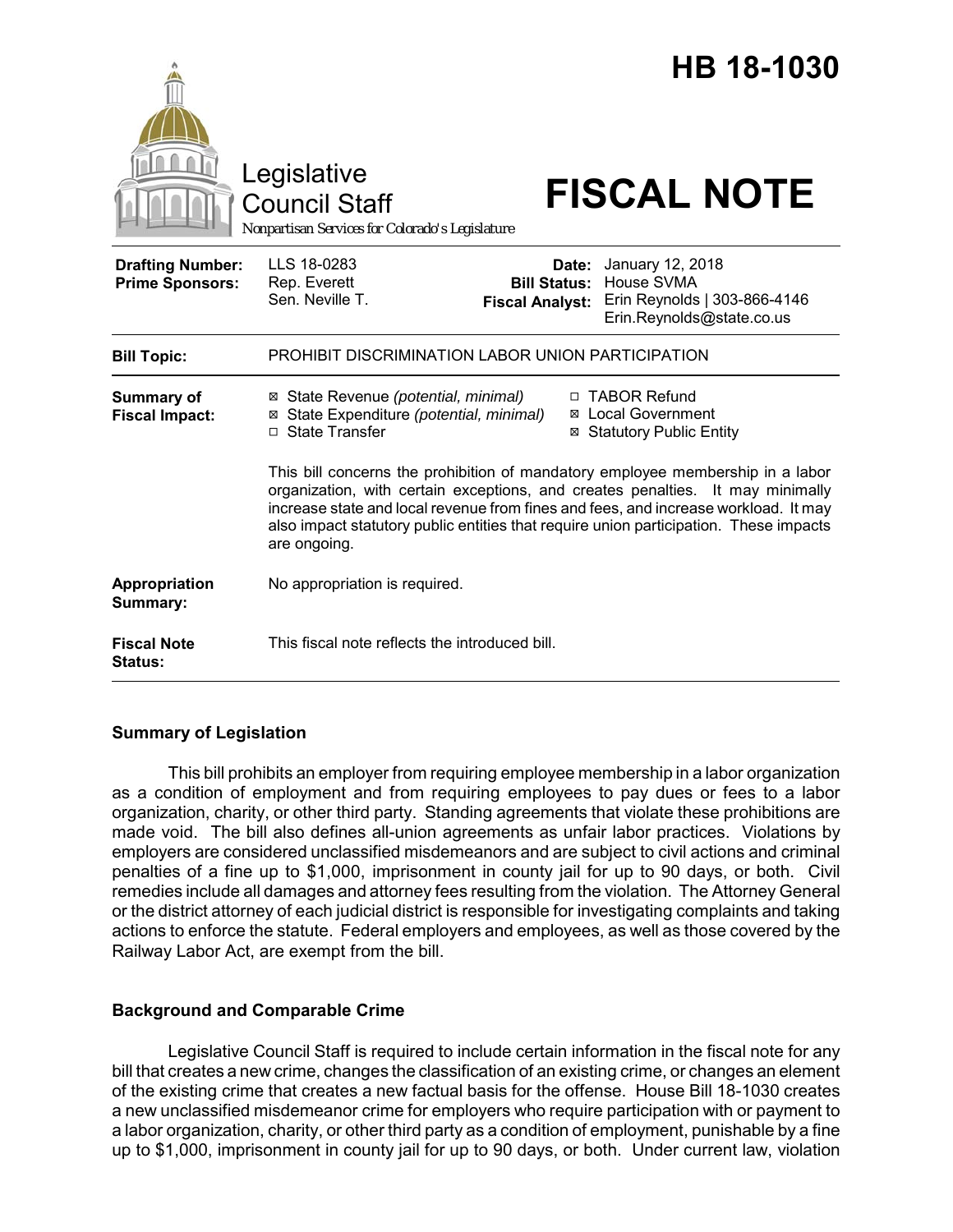of any section of the Labor Peace Act constitutes a misdemeanor punishable by a fine. The fine for Labor Peace Act violations ranges from \$50 to \$100 for the first convicted offense, and \$100 to \$500 for subsequent offenses, together with costs. In the last three years, there have been no charges or convictions under the Labor Peace Act. The Department of Labor and Employment has received three complaints related to unfair labor practices over the last two years. There have been no requests to revoke an all-union agreement or instances in which the director has declared an all-union agreement void.

According to the Bureau of Labor Statistics, Colorado had 238,000 union members in 2016, with another 25,000 workers represented by a union on their main job or covered by an employee association or contract while not being members themselves.

# **State Revenue**

Beginning in FY 2018-19, this bill may minimally increase state cash fund revenue from criminal fines and court and administrative fees.

**Criminal fines.** The bill creates a misdemeanor penalty punishable by a fine of up to \$1,000, credited to the Fines Collection Cash Fund in the Judicial Department. The fiscal note assumes a high rate of compliance by employers and that any increase in state cash fund revenue will be minimal.

**Court and administrative fees.** To the extent new cases go to court, fees are imposed for a variety of court-related costs, which vary based on the offense and the type of court, and may include such items as genetic testing, victim compensation, and late fees, among others. There is also a \$50 per offender per month probation supervision fee. Some fee revenue is shared with local governments; refer to the Local Government Impact section for additional information.

# **State Expenditures**

Beginning in FY 2018-19, this bill may increase workload in the Department of Law, which is responsible for investigating and prosecuting complaints associated with employer violations, and in the Department of Labor and Employment, to answer questions from employers about the law. To the extent that the bill increases court filings for employer complaints, the bill may also increase the workload of the Judicial Department. Because the fiscal note assumes a high level of employer compliance, however, it is assumed that these workload increases will be minimal and can be accomplished within existing appropriations.

# **Local Government Impact**

This bill affects local governments in the following ways:

**Local government workload.** This bill may increase workload for district attorneys, who are charged with investigating and prosecuting complaints associated with employer violations. It may increase workload for the Denver County Court, managed and funded by the City and County of Denver, to try new misdemeanor cases. Probation services in the Denver County Court may also experience a minimal increase in workload to supervise persons convicted under the bill. Counties that currently use collective bargaining agreements will be minimally impacted as they make necessary changes to conform with the law. It is assumed these costs will be minimal.